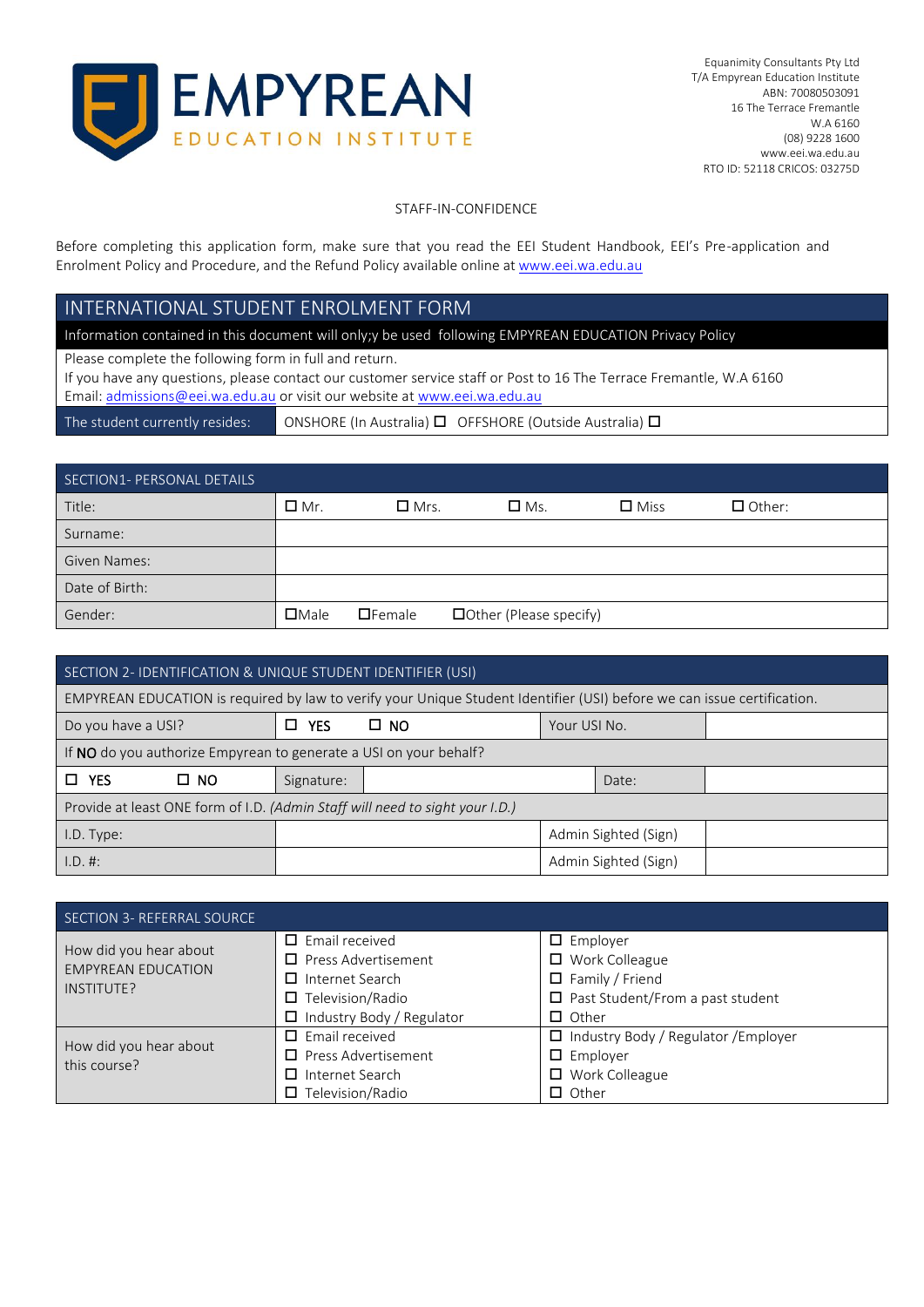

| SECTION 4- CONTACT DETAILS                            |                                                                                                                            |                    |           |  |
|-------------------------------------------------------|----------------------------------------------------------------------------------------------------------------------------|--------------------|-----------|--|
| Australian Contact Details (if Available) :           |                                                                                                                            |                    |           |  |
| Phone: (Home)                                         |                                                                                                                            | Mobile:            |           |  |
| Email:                                                |                                                                                                                            |                    |           |  |
| days, by completing a Change of Contact Details form* | Australian Address: *Students MUST always inform Empyrean Education of a Change of Address or contact details within seven |                    |           |  |
| Address:                                              |                                                                                                                            |                    |           |  |
| Suburb:                                               |                                                                                                                            | State:             | Postcode: |  |
| Mailing Address (If different from above):            |                                                                                                                            |                    |           |  |
| Address:                                              |                                                                                                                            |                    |           |  |
| Suburb:                                               |                                                                                                                            | State:             | Postcode: |  |
| <b>International Contract Details:</b>                |                                                                                                                            |                    |           |  |
| Address:                                              |                                                                                                                            |                    |           |  |
| City/State:                                           |                                                                                                                            | Country:           | Postcode: |  |
| Country of Birth                                      |                                                                                                                            | Town/City of Birth |           |  |
| Next of Kin:                                          |                                                                                                                            |                    |           |  |
| Name:                                                 |                                                                                                                            | Relationship:      |           |  |
| Contact Tel:                                          |                                                                                                                            | Mobile No:         |           |  |
| <b>Emergency Contact:</b>                             |                                                                                                                            |                    |           |  |
| Name:                                                 |                                                                                                                            | Relationship:      |           |  |
| Contact Tel:                                          |                                                                                                                            | Mobile No:         |           |  |

|                                            | SECTION 5- PERSONAL INFORMATION                                                                                      |                                                    |                                                                                         |   |                                                                        |                                                                                                                                      |  |
|--------------------------------------------|----------------------------------------------------------------------------------------------------------------------|----------------------------------------------------|-----------------------------------------------------------------------------------------|---|------------------------------------------------------------------------|--------------------------------------------------------------------------------------------------------------------------------------|--|
|                                            |                                                                                                                      |                                                    |                                                                                         |   |                                                                        | A. Indigenous Status: Are you an Aboriginal or Torres Strait Islander (Please choose by placing an X in the boxes that apply to you) |  |
| □                                          |                                                                                                                      | Yes, Aboriginal                                    |                                                                                         |   | □                                                                      | Yes, Aboriginal and Torres Strait Islander                                                                                           |  |
| □                                          |                                                                                                                      | Yes, Torres Strait Islander                        |                                                                                         |   | □                                                                      | No, Neither Aboriginal nor Torres Strait Islander                                                                                    |  |
|                                            |                                                                                                                      |                                                    | B. Language and Literacy (Please choose by placing an X in the boxes that apply to you) |   |                                                                        |                                                                                                                                      |  |
|                                            |                                                                                                                      | Is English your First Language?                    |                                                                                         |   | $\Box$ Yes                                                             | $\square$ No                                                                                                                         |  |
| If NO, what language do you usually speak? |                                                                                                                      |                                                    |                                                                                         |   |                                                                        |                                                                                                                                      |  |
|                                            |                                                                                                                      | How well do you speak English?                     |                                                                                         |   | $\Box$ Very Well<br>$\square$ Well<br>$\Box$ Minimal $\Box$ Not at all |                                                                                                                                      |  |
|                                            |                                                                                                                      |                                                    | C. Education (Please choose by placing an X in the boxes that apply to you)             |   |                                                                        |                                                                                                                                      |  |
|                                            |                                                                                                                      | Have you studied in Australia before?              | $\Box$ Yes $\Box$ No Name of the institute:                                             |   |                                                                        |                                                                                                                                      |  |
|                                            | Are you currently attending a school<br>$\Box$ No (If Yes please specify year of study)<br>$\Box$ Yes<br>or college? |                                                    |                                                                                         |   |                                                                        |                                                                                                                                      |  |
|                                            |                                                                                                                      | What is your highest level of education completed? |                                                                                         |   |                                                                        |                                                                                                                                      |  |
| $\Box$                                     |                                                                                                                      | Did not go to school<br>□                          |                                                                                         |   | Completed Year 10 or Equivalent                                        |                                                                                                                                      |  |
| □                                          |                                                                                                                      | Year 8 or Below<br>□                               |                                                                                         |   | Completed Year 11 or Equivalent                                        |                                                                                                                                      |  |
| □                                          |                                                                                                                      | Completed Year 9 or Equivalent                     |                                                                                         | □ |                                                                        | Completed Year 12 or Equivalent                                                                                                      |  |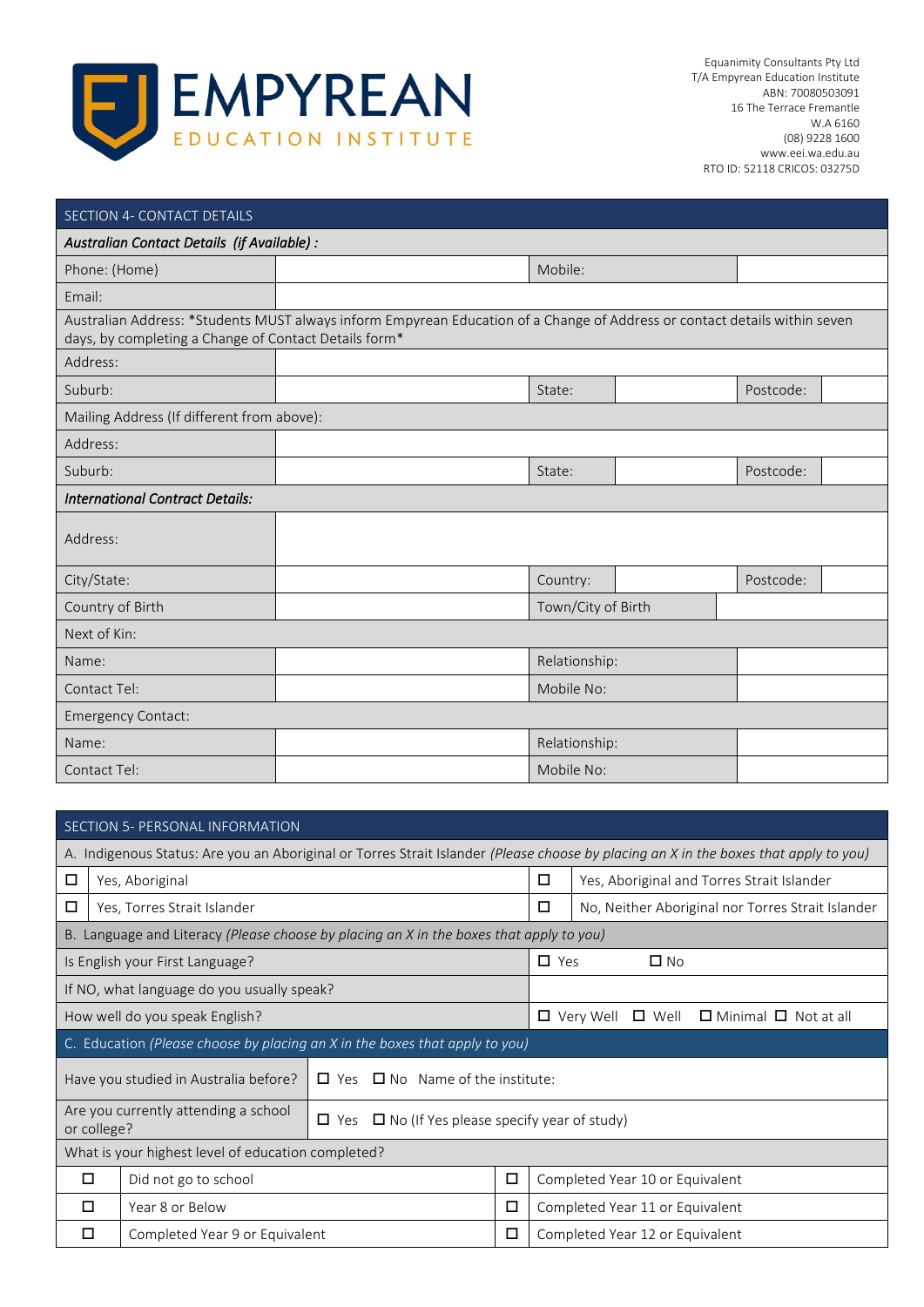

| Year/Month Completed:                                                                                                                                                      |                          | School: |                     |                                                                                              |                                        |                                                     |
|----------------------------------------------------------------------------------------------------------------------------------------------------------------------------|--------------------------|---------|---------------------|----------------------------------------------------------------------------------------------|----------------------------------------|-----------------------------------------------------|
| D. Training (Please choose by placing an X in the boxes that apply to you)                                                                                                 |                          |         |                     |                                                                                              |                                        |                                                     |
| Have you completed any other courses/qualifications in Australia? (Specify Below)                                                                                          |                          |         |                     | $\Box$ Yes                                                                                   |                                        | $\square$ No                                        |
| Qualification Level                                                                                                                                                        | Discipline /Subject Area |         | Qualification Level |                                                                                              |                                        | Discipline /Subject<br>Area                         |
| □<br>Certificate I                                                                                                                                                         |                          | □       |                     | Diploma/Adv Diploma                                                                          |                                        |                                                     |
| п<br>Certificate II                                                                                                                                                        |                          | □       | Bachelor            |                                                                                              |                                        |                                                     |
| □<br>Certificate III                                                                                                                                                       |                          | $\Box$  | Post Grad           |                                                                                              |                                        |                                                     |
| □<br>Certificate IV                                                                                                                                                        |                          | □       |                     | Masters/Doctorate                                                                            |                                        |                                                     |
| Do you have any overseas qualifications: (please specify)                                                                                                                  |                          |         |                     |                                                                                              |                                        |                                                     |
| COURSE CREDIT & RECOGNITION OF PRIOR LEARNING (RPL) Do you want to use previously completed studies toward this course?                                                    |                          |         |                     |                                                                                              |                                        |                                                     |
| $\Box$ I wish to apply for Course Credit (Please complete and attach a course credit/RPL application Form)                                                                 |                          |         |                     |                                                                                              |                                        |                                                     |
| $\square$ I wish to apply for RPL (Please complete and attach a course credit/RPL application Form)                                                                        |                          |         |                     |                                                                                              |                                        |                                                     |
| E. Reason for Study (Please choose by placing an X in the boxes that apply to you)                                                                                         |                          |         |                     |                                                                                              |                                        |                                                     |
| Reason for enrolling in this course?                                                                                                                                       |                          |         |                     |                                                                                              |                                        |                                                     |
| $\Box$ To get a job<br>$\Box$ To get a better job or promotion<br>$\Box$ I want extra skills for my job<br>$\Box$ Requirement of my job<br>$\Box$ To start my own business |                          |         |                     | $\Box$ To try another career<br>$\Box$ To gain a qualification<br>$\Box$ To go to university | $\Box$ To develop my existing business | $\Box$ Meet CPD / license / vocational requirements |
| F. Disability Status (Please choose by placing an X in the boxes that apply to you)                                                                                        |                          |         |                     |                                                                                              |                                        |                                                     |
| Do you consider that you have a disability, impairment/condition that may affect your participation in the course?                                                         |                          |         |                     |                                                                                              |                                        |                                                     |
| □ Yes-Go to G. □ No-Go to Section 6                                                                                                                                        |                          |         |                     |                                                                                              |                                        |                                                     |
| G. Disability, Impairment or Long-Term Condition:                                                                                                                          |                          |         |                     |                                                                                              |                                        |                                                     |
| $\Box$ Hearing / Deafness                                                                                                                                                  | $\Box$ Physical          |         |                     |                                                                                              | $\Box$ Medical Condition               |                                                     |
| $\Box$ Vision                                                                                                                                                              | $\Box$ Intellectual      |         |                     |                                                                                              | $\Box$ Mental Illness                  |                                                     |
| Acquired Brain Impairment                                                                                                                                                  | $\Box$ Learning          |         |                     |                                                                                              | $\Box$ Not Specified                   |                                                     |
| $\Box$ Other:                                                                                                                                                              |                          |         |                     |                                                                                              |                                        |                                                     |
| Will you need any additional support?                                                                                                                                      |                          |         | $\Box$ Yes          |                                                                                              | $\square$ No                           |                                                     |
| Specify the support required:                                                                                                                                              |                          |         |                     |                                                                                              |                                        |                                                     |

| SECTION 6 - CURRENT OR PREVIOUS WORK EXPERIENCE                                                        |                                                                                                                                                       |  |  |  |  |
|--------------------------------------------------------------------------------------------------------|-------------------------------------------------------------------------------------------------------------------------------------------------------|--|--|--|--|
| Employment Status:                                                                                     | Full Time $\square$<br>Part-Time<br>$\Box$ Other<br>Casual<br>$\Box$                                                                                  |  |  |  |  |
| Employer:                                                                                              |                                                                                                                                                       |  |  |  |  |
| SECTION 7- CITIZENSHIP STATUS & VISA DETAILS                                                           |                                                                                                                                                       |  |  |  |  |
| Citizenship Status:                                                                                    | $\Box$ Australian Citizen<br>$\Box$ Permanent Resident<br>$\Box$ Overseas Resident (visa holders)                                                     |  |  |  |  |
| Visa Type                                                                                              | $\Box$ Working Holiday $\Box$ Visitor<br>$\Box$ Student<br>$\Box$ Bridging<br>$\Box$ Other<br>*Please include certified copies with your application* |  |  |  |  |
| Issue Date of current Visa                                                                             | Expiry Date of current Visa:                                                                                                                          |  |  |  |  |
| If you do not hold a valid visa but have applied/intend to apply for one, please complete this section |                                                                                                                                                       |  |  |  |  |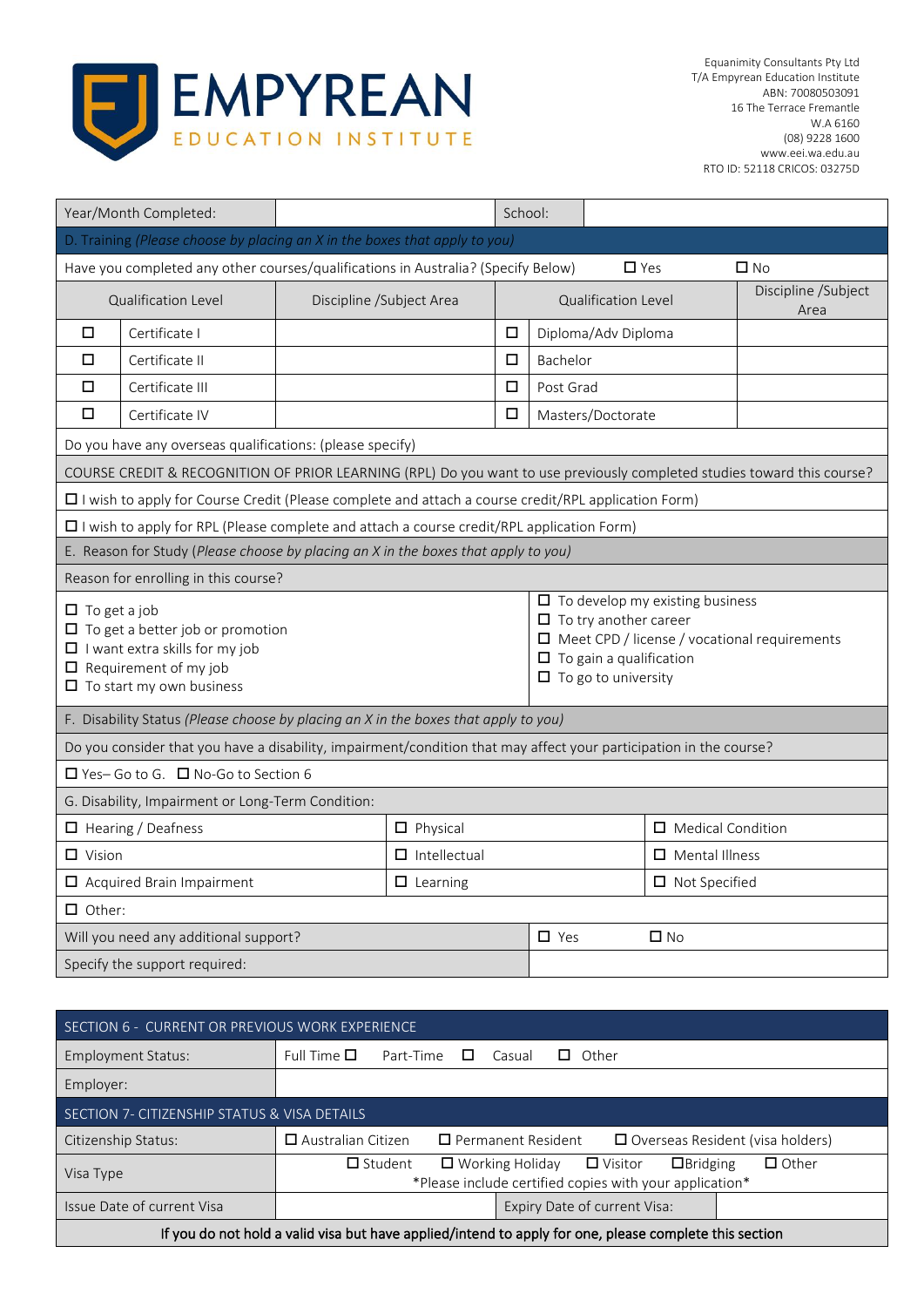

| The office where the visa application is/will be lodged | Country: | Citv: |
|---------------------------------------------------------|----------|-------|
| Visa Application date (or intended)                     |          |       |

### SECTION 8- QUALIFICATION & COURSE DETAILS Please refer to the student handbook for full details of course and duration. Details also available o[n www.eei.wa.edu.au](http://www.eei.wa.edu.au/) I wish to enrol in the following course: CULINARY QUALIFICATIONS  $\square$  SIT30816 Certificate III in Commercial Cookery (CRICOS COURSE CODE 094633M) ■ SIT405106 Certificate IV in Commercial Cookery (CRICOS COURSE CODE 09463K) SIT50416 Diploma of Hospital Management (CRICOS COURSE CODE 091070K) □ SIT31016 Certificate III in Patisserie (CRICOS COURSE CODE 093808A) □ SIT31016 Certificate IV in Patisserie (CRICOS COURSE CODE 095106D) □ SIT50416 Diploma of Hospitality Management (CRICOS COURSE CODE 091070K) HOSPITALITY QUALIFICATIONS SIT50416 Diploma of Hospitality Management (6 months) (CRICOS Course Code 091070K) *Prerequisite: Certificate IV in Commercial Cookery/Certificate IV in Patisserie*  SIT60316 Advanced Diploma of Hospitality Management (CRICOS COURSE CODE 093379F) *Prerequisite: Diploma of Hospitality Management*  I wish to enrol at the following campus location: (Subject to availabilities) Fremantle- 8,16 & 18 The Terrace, Fremantle. W.A Perth City- 1&2, 69 Milligan Street, Perth 6000 *(Only available for SIT30816 Certificate III in Commercial Cookery)* Intake Selection  $\Box$  January (20\_)  $\Box$  April (20\_)  $\Box$  July (20\_)  $\Box$  October (20\_)

| SECTION 9 - EDUCATION AGENT DETAILS  |                      |  |             |  |                        |  |           |  |
|--------------------------------------|----------------------|--|-------------|--|------------------------|--|-----------|--|
| Are you using an education<br>agent? | $\Box$ Yes $\Box$ No |  | Agent Name: |  |                        |  |           |  |
| Address:                             |                      |  |             |  |                        |  |           |  |
| Suburb:                              |                      |  |             |  | State:                 |  | Postcode: |  |
| Email Address:                       |                      |  |             |  |                        |  |           |  |
|                                      |                      |  |             |  | <b>Contact Person:</b> |  |           |  |
| Agent Stamp                          |                      |  | Signature   |  |                        |  |           |  |

| SECTION 10 - MEDICAL COVERAGE                                                                              |                                       |                                          |  |  |
|------------------------------------------------------------------------------------------------------------|---------------------------------------|------------------------------------------|--|--|
| If you currently hold Overseas Student Health Cover complete this section. Please enter the details below. |                                       |                                          |  |  |
| Name of Insurer:                                                                                           |                                       | Member Number:                           |  |  |
| If you do not currently hold Overseas Student Health Cover, would you like Empyrean to arrange it for you? |                                       |                                          |  |  |
| $\square$ No                                                                                               | $\Box$ Yes, for myself (Single Cover) | $\Box$ Yes, for my family (Family Cover) |  |  |
| Note: OSHC will be provided through Allianz or BUPA. For, more information, please see                     |                                       |                                          |  |  |

<https://allianzassistancehealth.com.au/en/student-visa-oshc/>o[r https://www.bupa.com.au/health-insurance/cover/](https://www.bupa.com.au/health-insurance/cover/)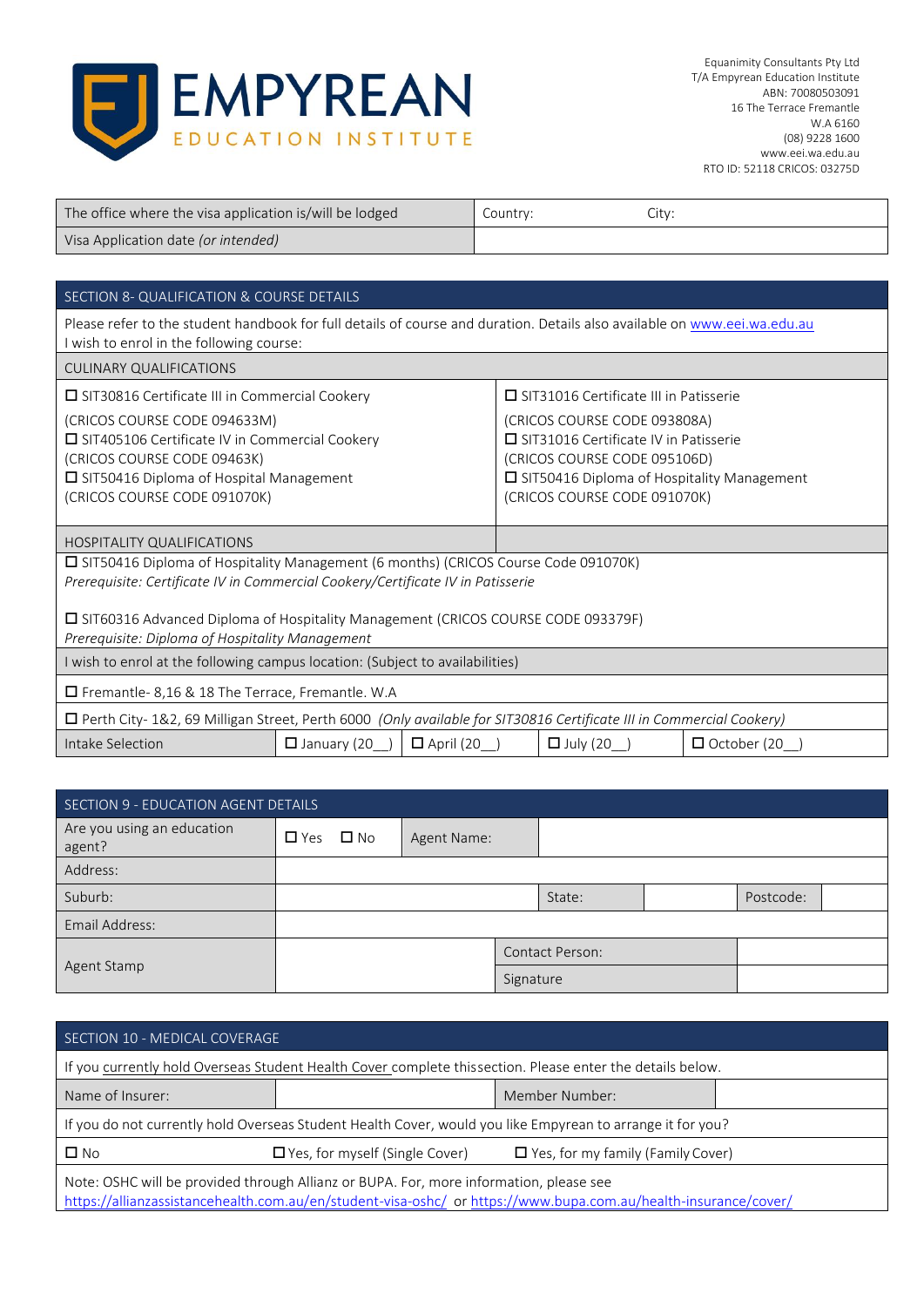

#### SECTION 11 – INSTALMENT PLAN OPTIONS *(please select your requested instalment plan, subject to admissions' approval)*

 $\square$  - TERM

 $\square$  - MONTHLY

#### SECTION 12- CLIENT ENROLMENT & POLICY ACCEPTANCE DECLARATION

I, the last of my contained all questions truthfully to the best of my contained all questions truthfully to the best of my knowledge. I understand that these details are confidential and are protected by relevant privacy laws. I give my consent to EMPYREAN EDUCATION INSTITUTE to release my name, date of birth, contact details and statistical information to the relevant State Government bodies for auditing, regulation of training, obtaining feedback and as statistical information.

I, The same of the state of the state of the declare that I have received, read and understood information about the course or courses I am applying for that I believe that they are suitable for my situation and future goals.

I declare that I have read, understood, and agreed with the following: Initials and the initials of the initials

All enrolments are confirmed in writing before the course starts, giving details of the course start times and venue. In the unlikely event you do not receive confirmation of your selected course before the commencement date, please contact us immediately.

#### STUDENT OBLIGATIONS:

I understand my Visa obligations and will at all times abide by these obligations

| I understand that I am a student, and my primary obligations are to study and to complete my courses within the   |  |
|-------------------------------------------------------------------------------------------------------------------|--|
| allocated COE duration.                                                                                           |  |
| I understand that I have a laptop or an electronic device available as part of the stationary requirement for the |  |
| course, and I have subscriptions for all the Microsoft Offices and access to Internet at home                     |  |

I understand that I have the sufficient language, literary and numeracy level to study the courses that I am applying for today, and I have basic computer literacy and understanding of Microsoft Offices

I understand that apart from the face-to-face delivery classes, I need to spend at least 4 hours every week for selfpaced study to complete all the assessments and online component

I understand that I need to maintain attendance and academic progress as part of my student visa conditions

I understand that it is my responsibility to communicate regularly with the college regarding any changes of my circumstances that may affect my study

PRIVACY: The primary purpose of collecting personal information that you supply on this form is to process your enrolment and government reporting. We may also use these details to keep you informed of upcoming events and will not disclose your information to a third party. For more information on our Privacy Policy, please visit the website or contact EMPYREAN EDUCATION INSTITUTE.

REFUND POLICY: (please visit our website for a full copy of EEI's refund policy)

| Clients who withdraw from a course before the commencement of the course may be entitled to a refund. Refunds               |                                                                                                                   |  |  |  |  |
|-----------------------------------------------------------------------------------------------------------------------------|-------------------------------------------------------------------------------------------------------------------|--|--|--|--|
|                                                                                                                             | are provided only in compassionate or compelling circumstances, i.e. (student visa refusals, or medical reasons). |  |  |  |  |
|                                                                                                                             | Students can apply for refund by submitting a refund application form to EEI's admin team with supporting         |  |  |  |  |
|                                                                                                                             | documents. The refund application outcome and amount will be confirmed by EEI in the signed returned form.        |  |  |  |  |
| It is the student's responsibility to provide correct bank details for the refund. Students are obliged for any additional  |                                                                                                                   |  |  |  |  |
| fees or charges from Banks or financial insitutes should they provide the wrong information                                 |                                                                                                                   |  |  |  |  |
| <b>COLLECTION FEES:</b> By signing this enrolment form, you acknowledge that you will be liable for all collection fees and |                                                                                                                   |  |  |  |  |
| charges. Non-payment of our invoice/s may result in the matter being handed to our Debt Collection Agency.                  |                                                                                                                   |  |  |  |  |
| EEI has the right to retain certificates, transcripts etc. should there is any outstanding fees                             |                                                                                                                   |  |  |  |  |
| My enrolment is subject to cancellation at any time of the course if there is outstanding fees owed to EEI.                 |                                                                                                                   |  |  |  |  |
| Client Name:                                                                                                                |                                                                                                                   |  |  |  |  |
|                                                                                                                             |                                                                                                                   |  |  |  |  |

Client Signature: **Date:** *Date: Date: Date: Date: Date: Date: Date: Date: Date: Date: Date: Date: Date: Date: Date: Date: Date: Date: Date: Date: Date: Date: Date: Date: Dat*